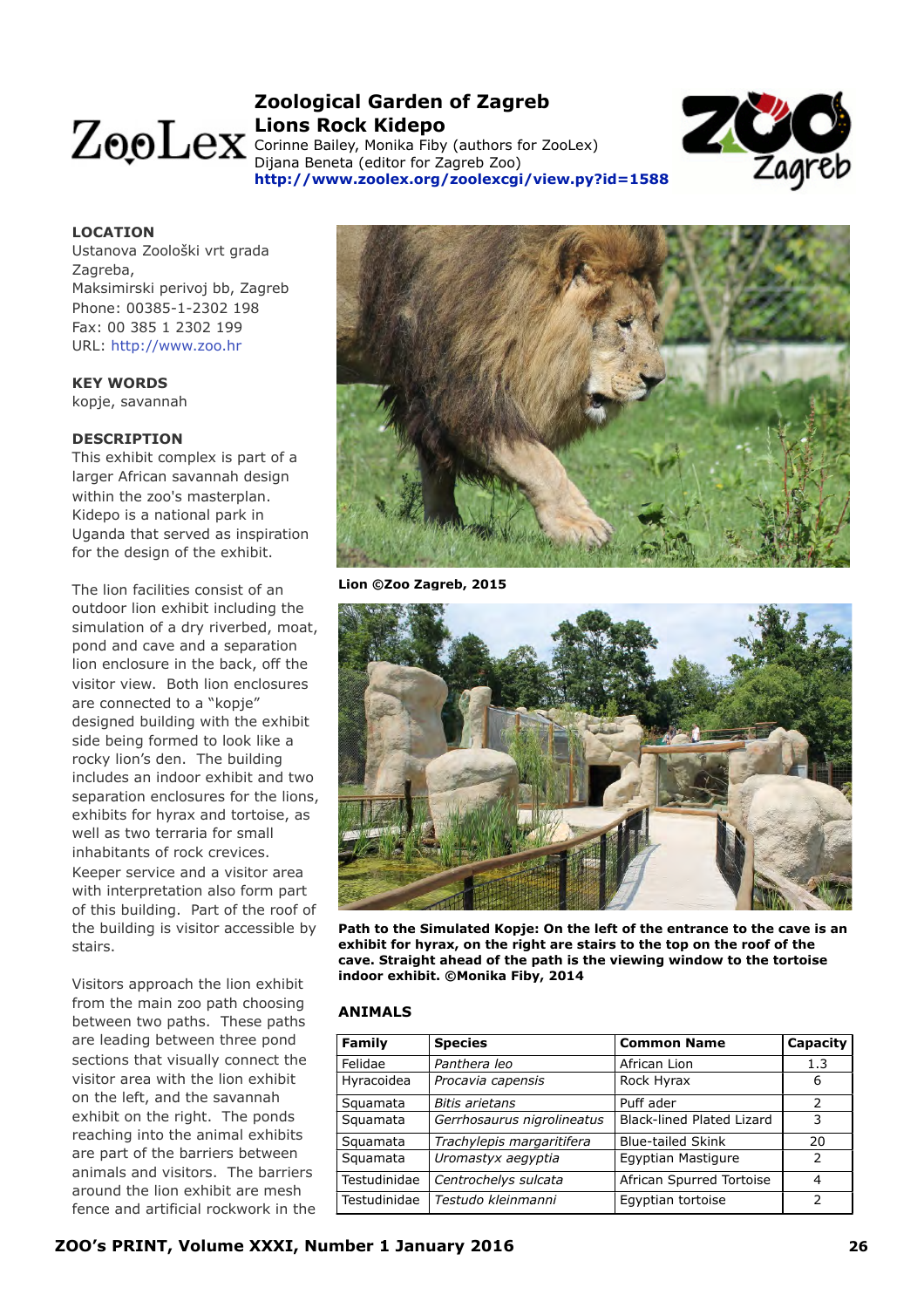background, a water moat along the main path, and mesh and glass windows for the viewing areas of the kopje.

# **SIZE**

Space allocation in square meters:

| use      | indoors          |     | outdoors   |       | total<br>exhibit |
|----------|------------------|-----|------------|-------|------------------|
|          | accessible total |     | accessible | total |                  |
| animals  | 110              | 160 | 1446       | 1606  |                  |
| visitors | 46               | 46  | 110        | 110   |                  |
| others   |                  | 68  |            | 23    |                  |
| total    |                  | 274 |            | 1739  | 2015             |



**A model of the exhibit was produced as part of the formative planning process. It includes the bridge/ pond access to the exhibit, as well as the roof access, outdoor exhibit and separation enclosure. ©Dirk Petzold, 2008**

Visitors can see the lion exhibits from different levels and angles: through large glass panels from inside the building, from the path and from the roof, as well as through wire netting from the bridge and across a moat along the main path.

# **COSTS**: Euros 800,000 **OPENING DATE**: 14 June 2014



**Indoor Reptile Terrarium ©Monika Fiby, 2014**



**Lion Exhibit Signage. ©Monika Fiby, 2014**

#### **DESIGN**

Beginning: December 2008

- Concept Design, Model: Dirk Petzold, ZooConsult, Germany
- Landscape Design: Monika Fiby, Vienna, Austria
- Landscape Graphic Design: Lindle Bukor, Vienna, Austria
- Architectural Drawings, Construction Supervision: Studio Arhing, Zagreb, Croatia



**Lion Scratching Trunk: The lions enjoy scratching the trunks in their indoor exhibit. ©Zoo Zagreb, 2015**

- Planting Consultant: Igor Poljak, Faculty of Forestry, University of Zagreb, Zagreb, Croatia
- Artificial rock work: Igor Lenard, Zagreb, Croatia
- Landscape Design: Ivanka Mlinarić, Zagreb, Croatia
- Input to design: Zagreb Zoo team, Zagreb, Croatia

#### **CONSTRUCTION**

Beginning: May 2011

• Artificial rock work: Igor Lenard, Zagreb, Croatia

#### **PLANTS**

Planting in the lion exhibit was chosen to replicate the African lion habitat, in both the animal and visitor areas. The design concept is that of a rocky "kopje"-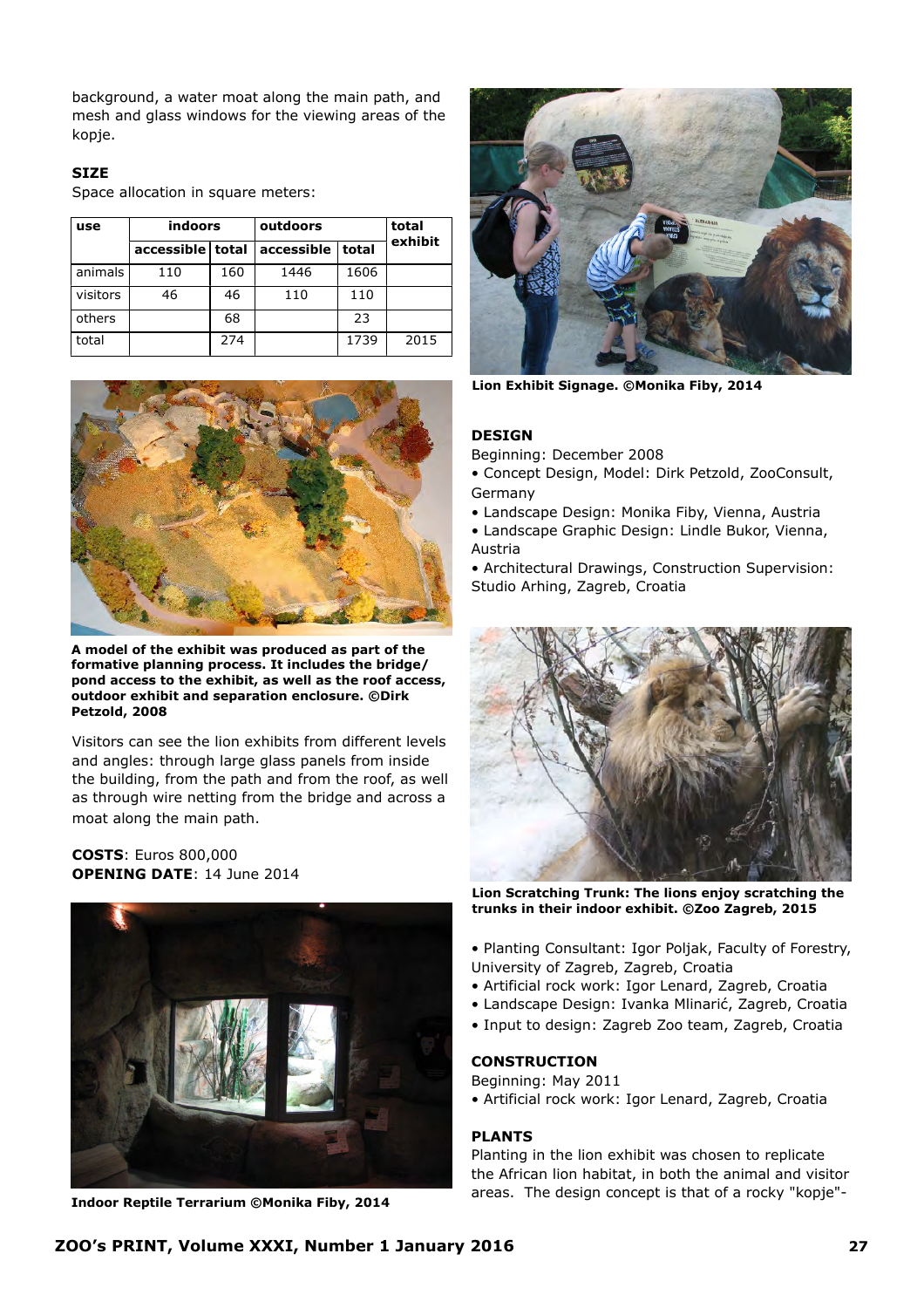

**Lion Wolf Comparison. ©Monika Fiby, 2014**

like outcrop in a light, yellowish sandstone appearance, sitting in a dry landscape. The rockwork resembling a "broken kopje" basically consists of two large rocks that are connected by an elevated area. Between the rocks are large pockets for plants growing on different levels.

The exhibit is planted with species representing the lion's natural habitat. Trees, grasses and shrubs were chosen for this purpose, including those that reference a "wadi" or dry riverbed which is replicated in the enclosure. Grasses along the wadi are also



**Indoor Exhibit: Deep bedding of bark mulch makes the indoor exhibit soft in appearance, noise and for the lion paws and it absorbs urine and smells. ©Monika Fiby, 2014**

planted along the visitor paths to create a sense of immersion for the visitors. Artificial rocks extend into the visitor area to reinforce the impression of a kopje. Planting of trees, shrubs and grasses which keep their leaves in winter allow natural shelter for the lions all year, whilst also maintaining the exhibit's naturalistic look for visitors over the year.

# **FEATURES DEDICATED TO ANIMALS**

This naturalistic enclosure allows the lions to perform natural behaviours such as climbing and resting in

dens. Inside and outside, the lions have choices between hard and soft surfaces and resting places on different height levels.

A heated rock in the front part of the outdoor exhibit and in good view of the visitors is used by the lions as a resting place. The lions use the shrubs along the fences as shady hiding places and the den in the upper part of the building as a look-out.

Skylights ensure sufficient natural light for the animals in the indoor enclosure. Wall fittings such as hooks provide options to install different types of



**Cave Drawings. ©Monika Fiby, 2014**

temporary enrichment for the lions in the indoor enclosure.

# **FEATURES DEDICATED TO KEEPERS**

The indoor exhibit is connected to two separation indoor holding areas for the lions, as well as a keeper service room for food preparation, storage and for



**Off-show Lion Enclosure: Off-show holding area and corridor for the lions into the indoor enclosure. The corridor section also functions as a crush cage in case the keepers need to examine or medicate the lions. ©Monika Fiby, 2014**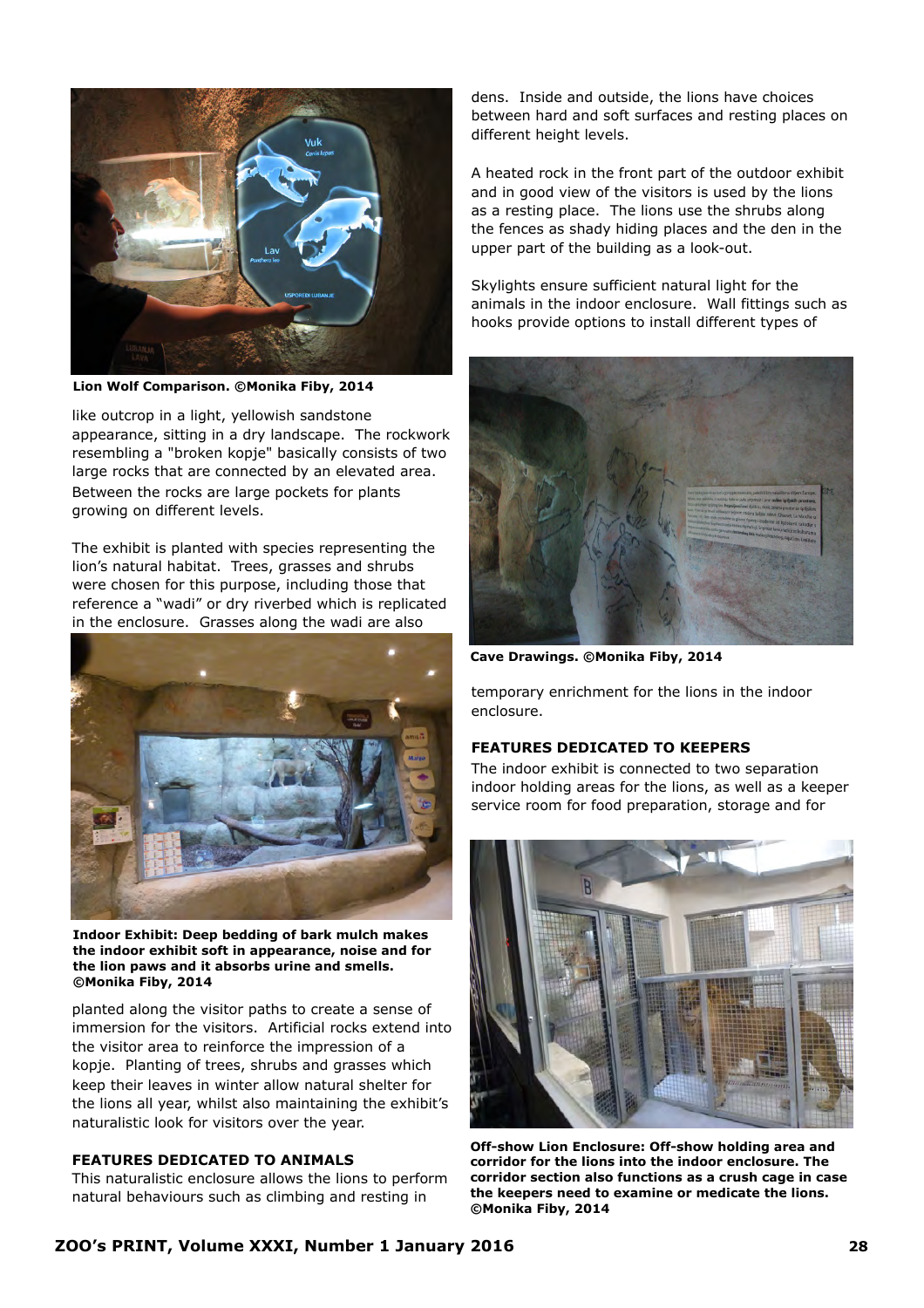

**View of Lion Cave: A view of the lion house and the outside enclosure. Note the visitor viewing area on the roof, and the sheltered lion cave that visitors can see from inside. ©Monika Fiby, 2014**

shifting animals. The connection between the indoor enclosures is through a steel slide controlled animal passage. A crush cage is embedded in this animal passage, allowing keepers to fix animals for medical examination and treatment.

Self-locking slides are protected against being opened by the animals. To ensure high levels of security, all slides can be overlooked and operated from a central slide operation device in the keeper



**Natural Light Indoors: The lion exhibit has glass panels in the roof. This makes the lion exhibit lighter than the visitor area and reduces glare on the visitor side of the viewing window. ©Monika Fiby, 2014**

area, in which all levers are marked with numbers and colours. All animal areas (indoor and outdoor) can be directly overlooked from at least one secure place in the keeper area. The keepers have access to both the outdoor and indoor enclosures from their service area.

# **FEATURES DEDICATED TO VISITORS**

The exhibit is accessible from the main zoo path by two paths with bridges. The three pond sections

visually connect the visitor area with the lion exhibit on one side, and the savannah exhibit on the other side. While the pond in the middle is in the visitors area, the two others are part of the exhibits and accessible for the animals.

The lion exhibit offers the visitor a diversity of lion experiences. From the lower level, the visitor can see the lions in their indoor enclosure that contains access hatches to outside. The upper level of the house offers a view into the back of the lion's outdoor cave. Separated from the lions by large glass panels, the visitors get a close-up view of the lions resting



**Lion Men Comparison: Pictures of zebras as seen by a lion or a man in dawn show that the eye sight of lions in the dark is much better than ours. ©Monika Fiby, 2014**

and can feel close to the animals. The roof of the lion house is visitor accessible by stairs. It opens up a wider view of the outdoor enclosure and seating to the visitors. Wire netting next to the bridge enables the visitors to get close to the animals while also perceiving their smell and sound. A water moat along the main path provides free insight without glass or wire netting into the lion habitat. Skylights in the lion indoor exhibit allow natural light to fall on the animals, while visitors receive indirect light,



**Hyrax and Mousebird Indoor Exhibit. ©Monika Fiby, 2015**